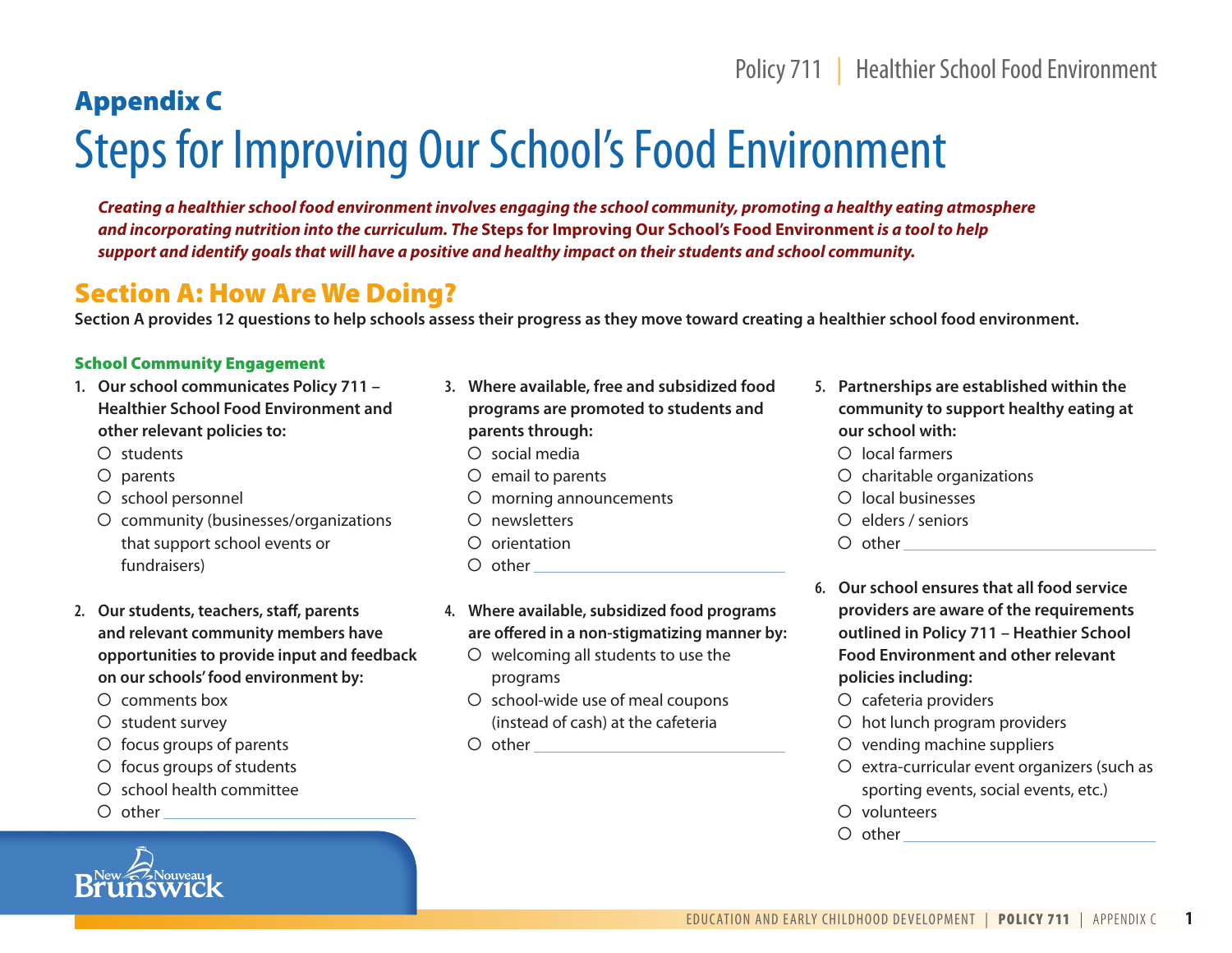- **7. Our school and food service providers work together to ensure that the health of our students is the main priority via:**
	- O regularly scheduled meetings
	- $O$  reviewing menus
	- communicating issues
	- $O$  sharing suggestions for improvement
	- $\circ$  other

#### Promoting a Healthy School Food Environment

- **8. Our school promotes a healthy eating atmosphere for our students by:**
	- $\circ$  trusting our students to eat according to their appetite
	- $O$  providing supervision during mealtimes
	- $O$  providing adequate tables and chairs for students to sit and eat lunch
	- allowing enough time for students to eat and socialize (e.g. consider lunch after playground time, prior to tutoring, club meetings or intramural sports)
- **9. Our students receive positive healthy eating messaging in and around our school by:**

*\* avoid messaging around body shape, weight loss and dieting*

- O posters
- announcements
- $\circ$  classroom activities
- $O$  events
- $\circ$  other
- **10. Our school does not promote or market food and beverage companies or brands, and avoids advertisements or logos on the following:**
	- $O$  food packaging
	- $O$  food dispensers
	- $O$  vending machines
	- O sporting equipment (i.e. team jerseys, hats, jackets, water bottles, etc.)
	- O school infrastructure (e.g. score boards and auditoriums)
	- $O$  other

**11. Fundraising activities and events organized by, through or for our school/ students respect and support the Policy 711 – Healthier School Food Environment by:**

- $O$  selling non-food items
- $O$  selling higher nutritional value foods and beverages
- $O$  organizing and promoting events that do not include lower nutritional value foods and beverages
- $\circ$  other

### Nutrition Education

- **12. Our school promotes the link between the curriculum and healthy eating in the following ways:**
	- O School personnel only provide nonfood rewards to students to recognize achievements.
	- $\circ$  Our school builds skills that support healthy eating (e.g. marketing education, food knowledge and skills activities).
	- O Healthy eating messages taught in the classroom are respected during school celebrations, events, rewards or incentives (i.e. marketing education, food knowledge and skills activities, gardening, etc.).
	- $O$  Our school integrates healthy eating into other curriculum areas (i.e. student/ class projects align with a healthy eating environment, non-food items or healthy items are chosen to support classroom learning [counting or sorting], etc.).